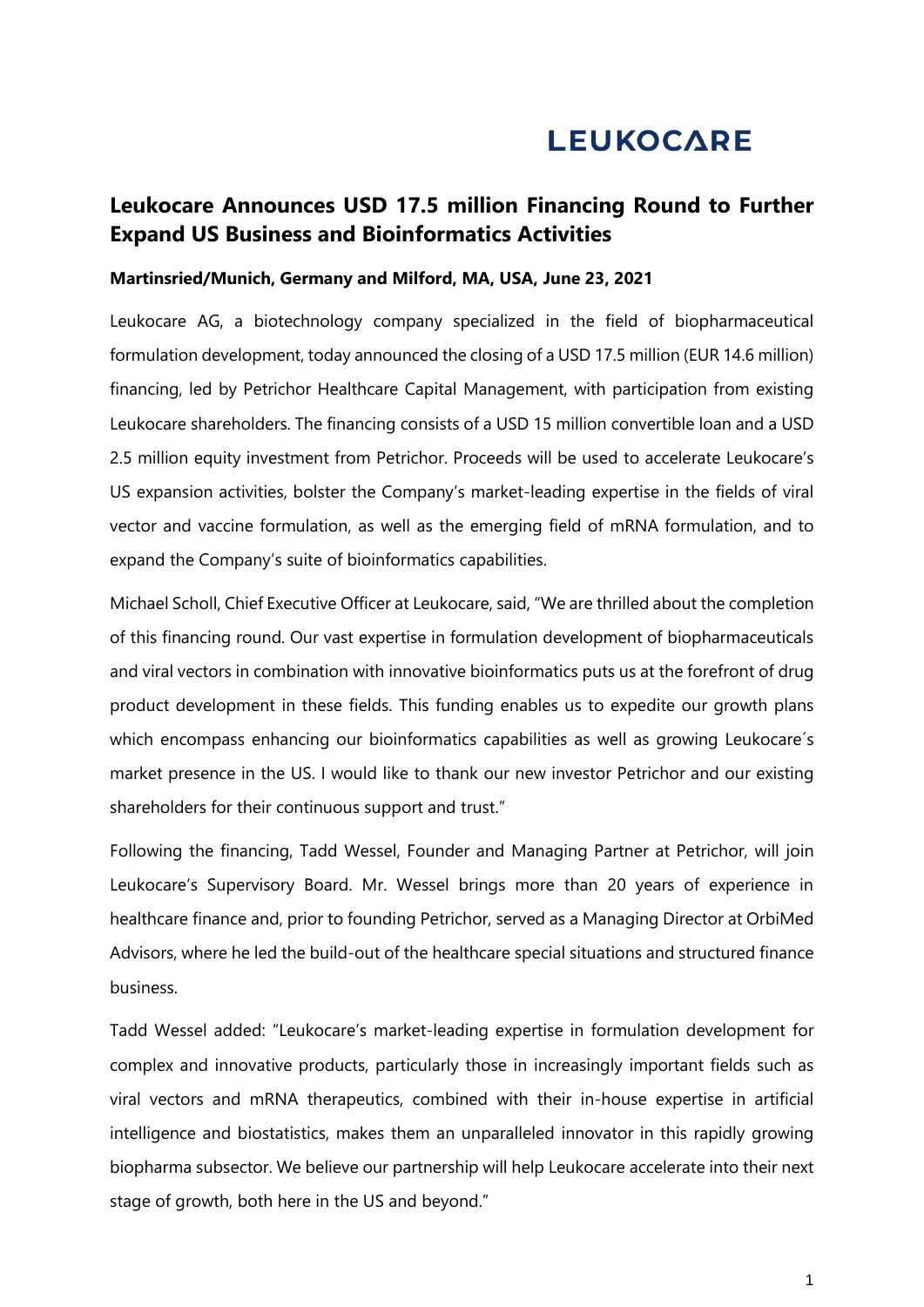Georg Dönges, Chief Financial Officer at Leukocare, commented: "This unique form of financing and the partnership qualities that Petrichor provides are ideally suited to support Leukocare at our current development stage, and will enable us to rapidly pursue our multifaceted growth initiatives."

In January 2021, Leukocare started its US operations with the opening of development laboratories and offices in Milford, Massachusetts. This strategic step gave Leukocare the opportunity to collaborate even more closely with US-based customers and partners in the field of drug product formulation development for biopharmaceuticals and advanced therapy medicinal products (ATMP).

The Company's in-house bioinformatics team enables the development of superior formulations in less time, by leveraging best-in-class biostatistics with deep learning algorithms. Together, these allow coverage of a broader design space, providing precisely tailored solutions from a wider range of options. Further investments in machine learning and enlarging the database will strengthen Leukocare´s approach to substitute high-throughput screening with in silico experiments, ultimately amplifying the formulation scientist's field of knowledge.

#### **About Leukocare AG**

Leukocare AG, located in Martinsried/Munich, Germany and Milford, MA, USA, is a biotechnology company specialized in the field of biopharmaceutical formulation development. Operating at the interface of drug substance and drug product development, Leukocare combines sound knowledge of formulation development with bioinformatics and artificial intelligence.

The formulation development approach consists of two elements: a library of up to 100 different regulatory well-established and employed excipients and a rational development approach which employs statistical software and self-learning algorithms as well as state of the art design of experiment (DoE) matrices. By utilizing the artificial intelligence elements, Leukocare is able to specifically combine excipients leading to stabilizing formulations tailored to the drug product's needs.

Leukocare's superior and innovative drug product formulations can be applied to a broad range of applications: biologics & biosimilars, vaccines & viral vectors and biofunctionalized devices.

#### [www.leukocare.com](http://www.leukocare.com/)